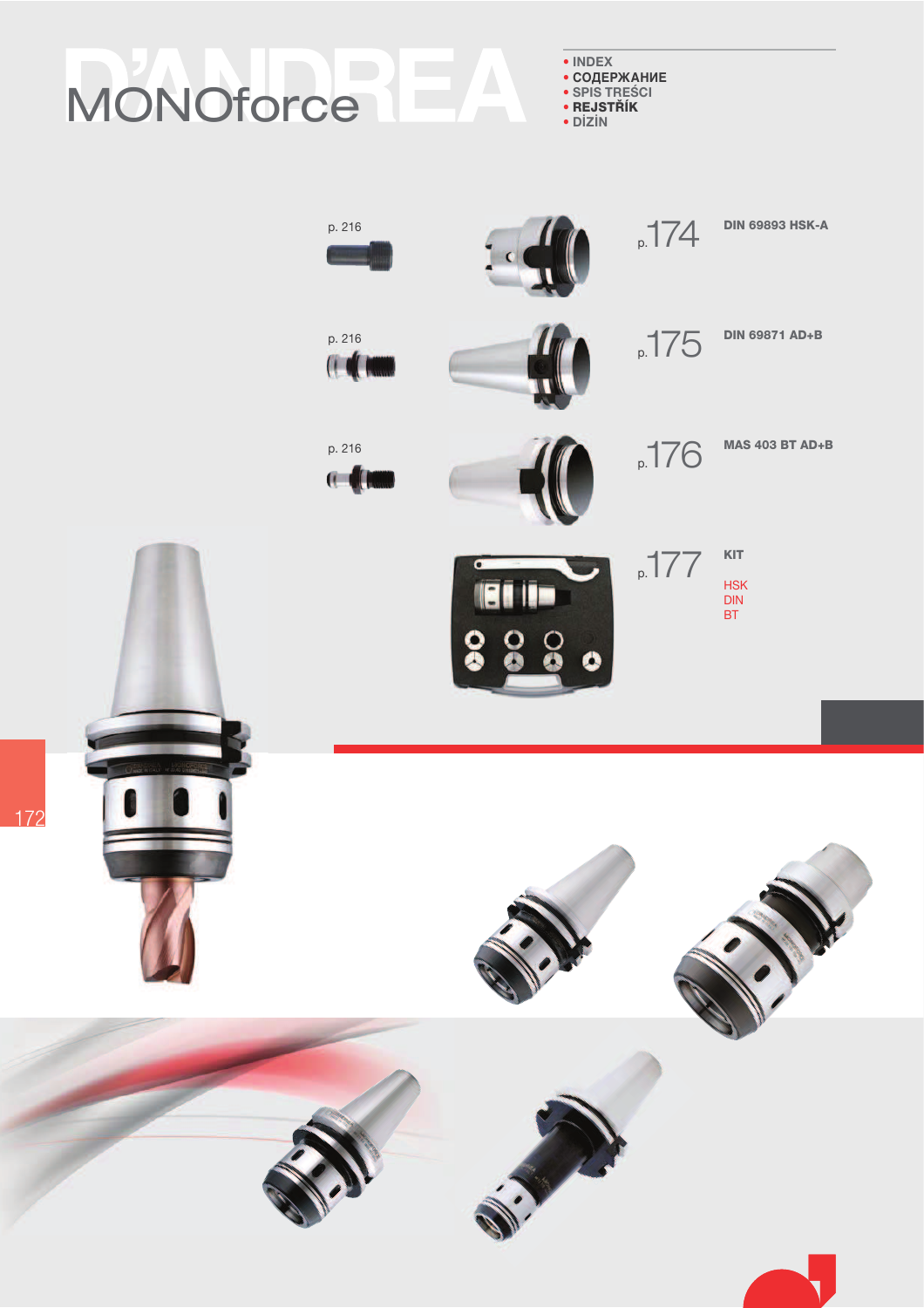### Quality, precision, strength and convenience

- ÷ HIGH PRECISION ULTRA-TIGHT TOOLHOLDER
- ÷ **ВЫСОКОЖЕСТКИЕ СВЕРХТОЧНЫЕ ДЕРЖАТЕЛИ**
- OPRAWKA PRECYZYJNA O DUŻEJ SILE ZACISKU
- VYSOCE PŘESNÝ A VELMI PEVNÝ NÁSTROJOVÝ DRŽÁK

**5 m**

÷ YÜKSEK HASSASIYETLI ULTRA SIKI TAKIM TUTUCU

**<sup>6</sup>D MONOforce** is a addition to D'Andrea range of tool holders, which complements the existing balanceable FORCE chuck from Toprun family. This new chuck provides an economical and innovative solution for tool holding, where precision and high clamping forces for the cutting tool are required. MONOforce is available with tapers conforming to DIN 69871, MAS-BT and both in ISO 40 and 50 sizes, and also HSK 63 and 100. The chuck accepts reduction bushes to suit cutters having shank sizes ranging from Ø 3 mm, to Ø 25 mm. MONOforce can also be supplied in kit form, which includes of a set of reduction bushes and clamping wrench. MONOforce toolholders are manufactured by D'Andrea in their modern manufacturing plants in Italy.

 $\mathfrak W$  **MONOforce** представляют собой идеальное экономичное решение для оснащения любого типа станков, где требуются операции высокой точности при зажиме инструмента подверженного сильным нагрузкам кручения. MONOforce является частью Toprun, известной запатентованной системой интегральных балансируемых держателей. Программа MONOforce производится в версии для шпинделей HSK 63 и 100, а также DIN 69871 и MAS-BT, выполенных в размерах ISO 40 и 50 и предполагает использование переходных стандартных втулок Ø 12, 20 и 32мм, имеющихся в диапазоне всех стандартных диаметров и совместимых с этими диаметрами гнезд для зажимов от Ø 3 мм до Ø 25 мм. Держатели MONOforce, полностью произведенные компанией Д'Андреа имеются также в комплектах с соединительными втулками и зажимным ключом.

1 MONOforce jest idealnym i tanim rozwiązaniem przeznaczonym do wyposażeń wszelkiego rodzaju obrabiarek, wszędzie tam, gdzie wymaga się wysokiej dokładności i niezbędny jest mocny zacisk narzędzi, podlegających dużym obciążeniom skrętnym. MONOforce dołącza do już znanego Force z rodziny Toprun, który jest opatentowanym systemem wyrównoważalnych oprawek zintegrowanych. Program MONOforce dostępny jest w wersjach do wrzecion obrabiarek HSK 63 i 100, DIN 69871, MAS-BT w wielkościach 40 i 50. Oprawki wykorzystują tulejki redukcyjne ze średnic 12, 20 i 32 mm. Do dyspozycji mamy cała game tulei umożliwiających mocowanie narzędzi z chwytami o średnicach od Ø 3 mm do Ø 25 mm. Oprawki MONOforce, w całości wykonywane są w firmie D'Andrea. Są do nabycia także w praktycznych, kompletnych zestawach, zawierających tulejki redukcyjne i klucz montażowy.

**@ MONOforce** je doplňkem k řadě nástrojových držáků společnosti D'Andrea, který doplňuje stávající vyvažovatelný upínák FORCE z řady Toprun. Tento nový upínák poskytuje úsporné a inovativní řešení držáků nástrojů, u kterých je požadována přesnost a velké upínací síly frézovacích nástrojů. MONOforce je k dispozici s kužely, které jsou v souladu s DIN 69871, MAS-BT a velikostech ISO 40 a 50, jakož i HSK 63 a 100. Na upínák lze aplikovat redukční pouzdra odpovídající frézám s velikostí násady Ø 3 mm až Ø 25 mm. MONOforce lze také dodat v podobě soupravy zahrnující řadu redukčních pouzder a upínací klíč. Nástrojové držáky MONOforce vyrábí společnost D'Andrea ve svých moderních výrobních závodech v Itálii.

**TD MONOforce**, Toprun ürün ailesindeki mevcut dengelenebilir FORCE torna aynalarını tamamlayan D'Andrea takım tutucularına yapılan bir eklemedir. Bu yeni torna aynası, kesme aleti için hassas ve yüksek sıkıştırma kuvvetlerine ihtiyaç duyulan takım tutma için ekonomik ve yenilikçi bir çözümdür. MONOforce, DIN 69871 ve MAS-BT standartlarına uygun ve ISO 40 ve 50 ebatları ile HSK 63 ve 100 ebatlarında mevcut koniklerle sunulur. Torna aynası, Ø 3 mm ila Ø 25 mm arasındaki kesici saplarının uymasını sağlayan redüktör burçlarını kabul eder. MONOforce, redüktör burclarını ve sıkıstırma anahtarını da içeren bir kit olarak da tedarik edilebilir. MONOforce takım tutucular, D'Andrea'nın İtalya'daki modern imalat tesislerinde imal edilmektedir.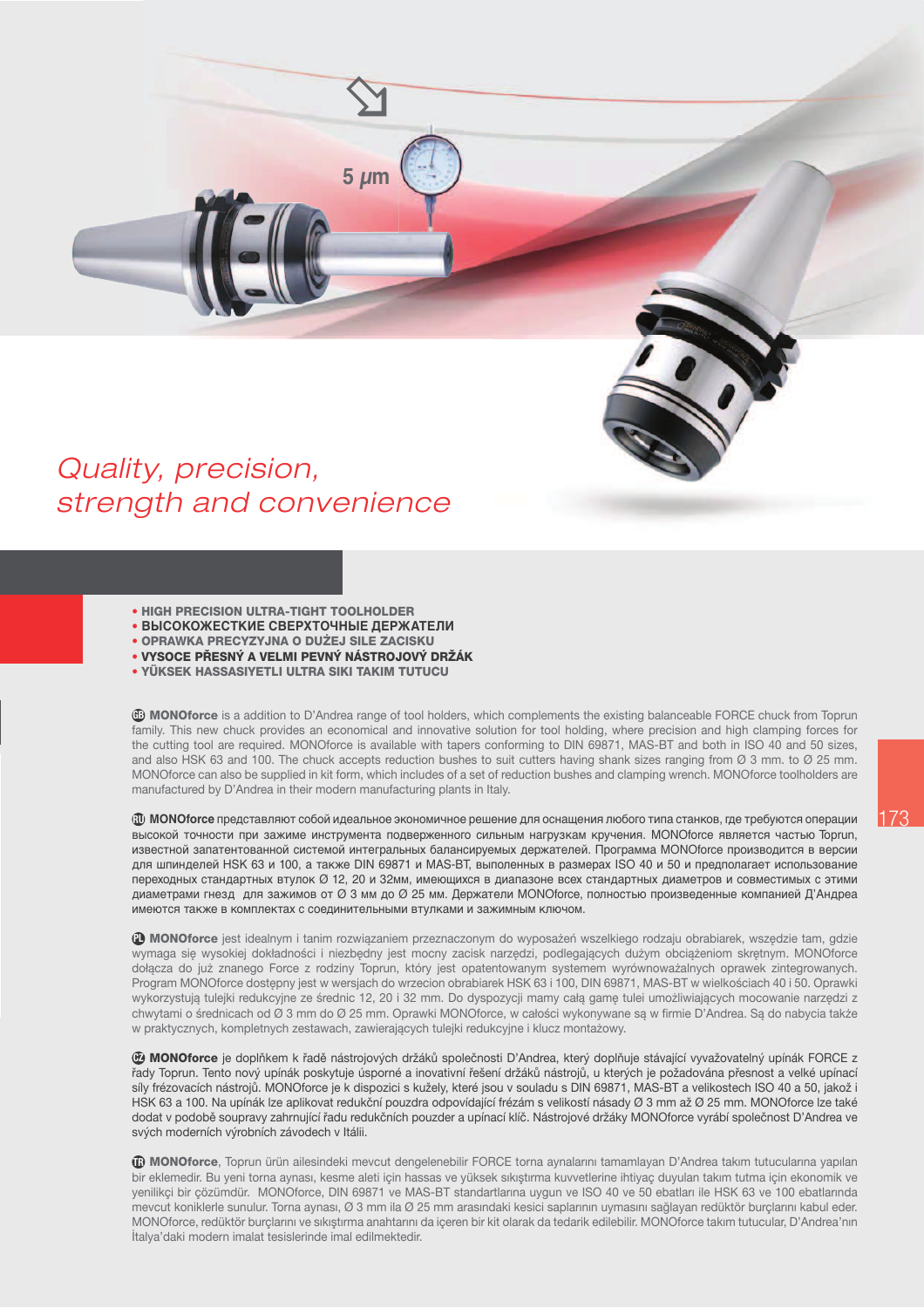## VONOforce

- . HIGH PRECISION ULTRA-TIGHT TOOLHOLDER
- ВЫСОКОЖЕСТКИЕ СВЕРХТОЧНЫЕ ДЕРЖАТЕЛИ
- · OPRAWKA PRECYZYJNA O DUŻEJ SILE ZACISKU
- · VYSOCE PŘESNÝ A VELMI PEVNÝ NÁSTROJOVÝ DRŽÁK
- YÜKSEK HASSASIYETLI ULTRA SIKI TAKIM TUTUCU

#### **DIN 69893 HSK-A**







- · Supplied with coolant tube without clamping wrench
- В комплект входит соединительная втулка для СОЖ, зажимный ключ не входит в комплект поставки.
- Wyposażona w złączkę do cieczy chłodzącej klucz zaciskowy nie jest na wyposażeniu<br>• Dodávaný s chladicím potrubím bez upínacího klíče
- 
- · Soğutma sıvısı borusuyla, sıkıştırma anahtarı olmadan tedarik edilir

| <b>HSK-A</b> | REF.              | <b>CODE</b>     | d <sub>1</sub> | d <sub>2</sub> | d <sub>3</sub> | н  | ட   | L1  | L <sub>2</sub>           | kg             | fig.           |  |     |  |
|--------------|-------------------|-----------------|----------------|----------------|----------------|----|-----|-----|--------------------------|----------------|----------------|--|-----|--|
|              | HSK-A63 MF12.70   | 71HSK-A63MF1207 | 12             | 28             |                | 46 | 70  | 44  | $\overline{\phantom{a}}$ | 0.8            |                |  |     |  |
|              | HSK-A63 MF12.100  | 71HSK-A63MF1210 |                |                | 32             |    | 100 | 74  | 29.5                     | 1.1            | $\overline{2}$ |  |     |  |
| 63           | HSK-A63 MF20.85   | 71HSK-A63MF2008 | 20             | 48             |                | 60 | 85  | 59  |                          | 1.2            |                |  |     |  |
|              | HSK-A63 MF20.125  | 71HSK-A63MF2012 |                |                |                |    | 125 | 99  |                          | 1.7            | $\overline{2}$ |  |     |  |
|              | HSK-A63 MF32.105  | 71HSK-A63MF3210 | 32             |                |                |    | 105 |     |                          | $\overline{c}$ |                |  |     |  |
|              | HSK-A63 MF32.140  | 71HSK-A63MF3214 |                | 66             |                | 80 | 140 |     |                          | 2.6            | $\overline{2}$ |  |     |  |
| 100          | HSK-A100 MF32.110 | 71HSKA100MF3211 |                |                |                |    |     |     |                          | 110            | 81             |  | 3.1 |  |
|              | HSK-A100 MF32.160 | 71HSKA100MF3216 |                |                |                |    | 160 | 131 |                          | 3.6            |                |  |     |  |

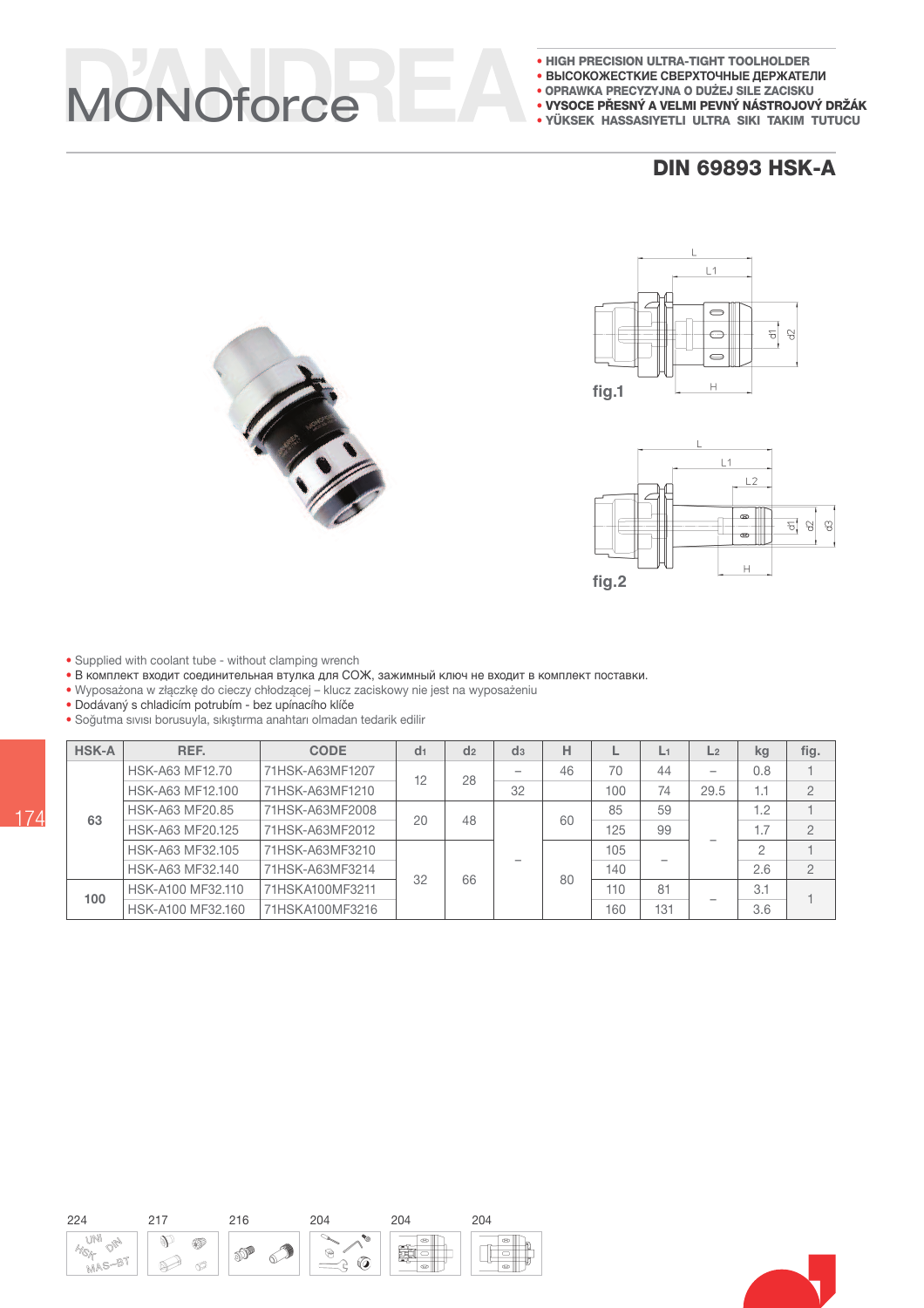- . HIGH PRECISION ULTRA-TIGHT TOOLHOLDER
- BЫCOKOЖЕСТКИЕ СВЕРХТОЧНЫЕ ДЕРЖАТЕЛИ
- · OPRAWKA PRECYZYJNA O DUŻEJ SILE ZACISKU
- · VYSOCE PŘESNÝ A VELMI PEVNÝ NÁSTROJOVÝ DRŽÁK
- · YÜKSEK HASSASIYETLI ULTRA SIKI TAKIM TUTUCU

### **DIN 69871 AD+B**







• Without clamping wrench

• Зажимный ключ не входит в комплект поставки

· Klucz zaciskowy nie jest na wyposażeniu

· Bez upínacího klíče

· Sıkıştırma anahtarsız

| <b>DIN</b> | REF.                     | <b>CODE</b>     | d <sub>1</sub> | d <sub>2</sub> | d <sub>3</sub> | н  |     | L1  | L <sub>2</sub> | kg  | fig.           |
|------------|--------------------------|-----------------|----------------|----------------|----------------|----|-----|-----|----------------|-----|----------------|
|            | DIN69871-AD+B40 MF12.50  | 71DIN-B40MF1205 | 12             | 28             | 32             | 46 | 50  | 31  | -              | 0.8 |                |
|            | DIN69871-AD+B40 MF12.100 | 71DIN-B40MF1210 |                |                |                |    | 100 | 81  | 29.5           | 1.2 | $\overline{2}$ |
| 40         | DIN69871-AD+B40 MF20.60  | 71DIN-B40MF2006 | 20             | 48             |                | 63 | 60  | 41  |                | 1.1 |                |
|            | DIN69871-AD+B40 MF20.100 | 71DIN-B40MF2010 |                |                |                |    | 100 | 81  |                | 1.4 | $\overline{2}$ |
|            | DIN69871-AD+B40 MF32.95  | 71DIN-B40MF3209 | 32             | 66             |                | 80 | 95  |     |                | 1.6 |                |
|            | DIN69871-AD+B40 MF32.140 | 71DIN-B40MF3214 |                |                |                |    | 140 |     |                | 2.0 | $\overline{2}$ |
|            | DIN69871-AD+B50 MF20.80  | 71DIN-B50MF2008 | 20             | 48             |                | 63 | 80  | 61  |                | 2.3 |                |
| 50         | DIN69871-AD+B50 MF20.125 | 71DIN-B50MF2012 |                |                |                |    |     | 125 | 106            |     | 2.7            |
|            | DIN69871-AD+B50 MF32.75  | 71DIN-B50MF3207 | 32             | 66             |                |    | 75  | 56  |                | 2.8 |                |
|            | DIN69871-AD+B50 MF32.160 | 71DIN-B50MF3216 |                |                |                |    | 90  | 160 | 141            |     | 3.2            |

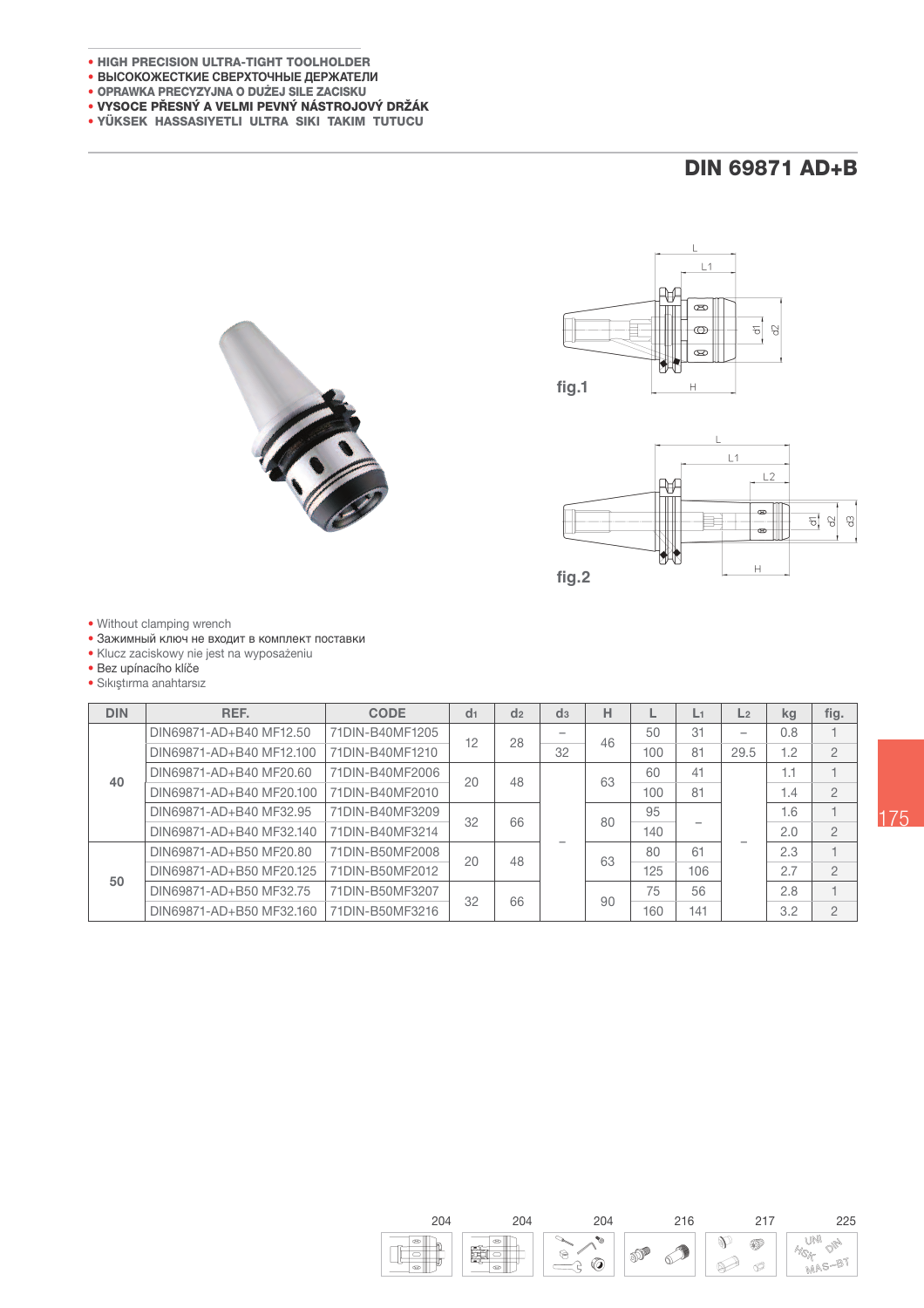## VONOforce

- . HIGH PRECISION ULTRA-TIGHT TOOLHOLDER
- ВЫСОКОЖЕСТКИЕ СВЕРХТОЧНЫЕ ДЕРЖАТЕЛИ
- · OPRAWKA PRECYZYJNA O DUŻEJ SILE ZACISKU
- VYSOCE PŘESNÝ A VELMI PEVNÝ NÁSTROJOVÝ DRŽÁK
- YÜKSEK HASSASIYETLI ULTRA SIKI TAKIM TUTUCU

#### **MAS 403 BT AD+B**







· Without clamping wrench

- Зажимный ключ не входит в комплект поставки
- · Klucz zaciskowy nie jest na wyposażeniu
- · Bez upínacího klíče
- · Sıkıştırma anahtarsız

| <b>BT</b> | REF.                      | <b>CODE</b>     | d <sub>1</sub> | d <sub>2</sub> | d <sub>3</sub> | н   |     | L1  | L <sub>2</sub>           | kg             | fig.           |
|-----------|---------------------------|-----------------|----------------|----------------|----------------|-----|-----|-----|--------------------------|----------------|----------------|
|           | MAS403 BT40-AD+B MF12.60  | 71MBT-B40MF1206 | 12             | 28             | -              | 46  | 60  | 33  | $\overline{\phantom{0}}$ | 0.9            |                |
|           | MAS403 BT40-AD+B MF12.100 | 71MBT-B40MF1210 |                |                | 32             |     | 100 | 73  | 29.5                     | 1.4            | $\overline{2}$ |
| 40        | MAS403 BT40-AD+B MF20.63  | 71MBT-B40MF2006 | 20             | 48             |                | 63  | 63  | 36  |                          | 1.3            |                |
|           | MAS403 BT40-AD+B MF20.100 | 71MBT-B40MF2010 |                |                |                |     | 100 | 73  |                          | 1.9            | $\overline{2}$ |
|           | MAS403 BT40-AD+B MF32.90  | 71MBT-B40MF3209 | 32             | 66             |                | 80  | 90  |     |                          | 2.1            |                |
|           | MAS403 BT40-AD+B MF32.140 | 71MBT-B40MF3214 |                |                |                | 140 |     |     | 3.1                      | $\overline{2}$ |                |
|           | MAS403 BT50-AD+B MF20.85  | 71MBT-B50MF2008 | 20             | 48             |                | 63  | 85  | 47  |                          | 3.7            |                |
| 50        | MAS403 BT50-AD+B MF20.125 | 71MBT-B50MF2012 |                |                |                |     | 125 | 87  |                          | 4.1            | $\overline{2}$ |
|           | MAS403 BT50-AD+B MF32.95  | 71MBT-B50MF3209 | 32             | 66             |                | 90  | 95  | 57  |                          | 4.4            |                |
|           | MAS403 BT50-AD+B MF32.160 | 71MBT-B50MF3216 |                |                |                |     | 160 | 122 |                          | 4.9            | $\overline{2}$ |